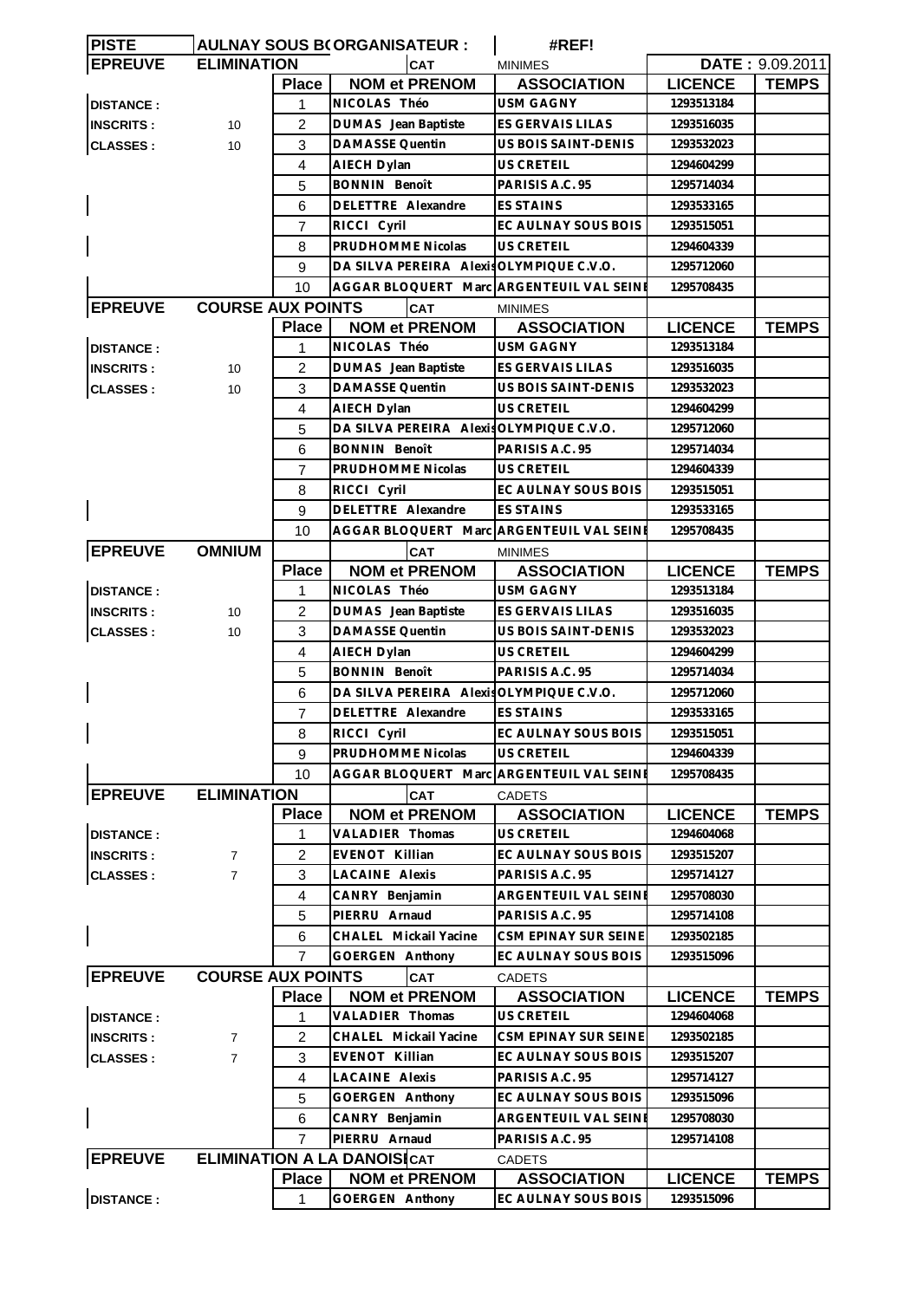| <b>INSCRITS:</b> | $\overline{7}$           | 2              | VALADIER Thomas        | <b>US CRETEIL</b>                        | 1294604068               |              |
|------------------|--------------------------|----------------|------------------------|------------------------------------------|--------------------------|--------------|
| <b>CLASSES:</b>  | $\overline{7}$           | 3              | EVENOT Killian         | EC AULNAY SOUS BOIS                      | 1293515207               |              |
|                  |                          | 4              | CANRY Benjamin         | ARGENTEUIL VAL SEINE                     | 1295708030               |              |
|                  |                          | 5              | LACAINE Alexis         | PARISIS A.C. 95                          | 1295714127               |              |
|                  |                          | 6              | CHALEL Mickail Yacine  | CSM EPINAY SUR SEINE                     | 1293502185               |              |
|                  |                          | $\overline{7}$ | PIERRU Arnaud          | PARISIS A.C. 95                          | 1295714108               |              |
| <b>EPREUVE</b>   | <b>OMNIUM</b>            |                | <b>CAT</b>             | <b>CADETS</b>                            |                          |              |
|                  |                          | <b>Place</b>   | <b>NOM et PRENOM</b>   | <b>ASSOCIATION</b>                       | <b>LICENCE</b>           | <b>TEMPS</b> |
| <b>DISTANCE:</b> |                          | 1              | VALADIER Thomas        | US CRETEIL                               | 1294604068               |              |
| <b>INSCRITS:</b> | 7                        | 2              | <b>EVENOT Killian</b>  | EC AULNAY SOUS BOIS                      | 1293515207               |              |
| <b>CLASSES:</b>  | $\overline{7}$           | 3              | <b>LACAINE Alexis</b>  | PARISIS A.C. 95                          | 1295714127               |              |
|                  |                          | 4              | <b>GOERGEN Anthony</b> | EC AULNAY SOUS BOIS                      | 1293515096               |              |
|                  |                          | 5              | CHALEL Mickail Yacine  | CSM EPINAY SUR SEINE                     | 1293502185               |              |
|                  |                          | 6              | CANRY Benjamin         | ARGENTEUIL VAL SEINI                     | 1295708030               |              |
|                  |                          | $\overline{7}$ | PIERRU Arnaud          | PARISIS A.C. 95                          | 1295714108               |              |
| <b>EPREUVE</b>   | <b>ELIMINATION</b>       |                | <b>CAT</b>             | DAMES.TC                                 |                          |              |
|                  |                          | <b>Place</b>   | <b>NOM et PRENOM</b>   | <b>ASSOCIATION</b>                       | <b>LICENCE</b>           | <b>TEMPS</b> |
| <b>DISTANCE:</b> |                          | 1              | RIBAULT Christelle     | CSM VILLENEUVE GARE                      |                          |              |
|                  | 10                       |                | POLMONT Amandine       | <b>CSM PUTEAUX</b>                       | 1292420053<br>1292401285 |              |
| <b>INSCRITS:</b> |                          | 2              |                        |                                          |                          |              |
| <b>CLASSES:</b>  | 9                        | 3              | <b>TESSIER Océane</b>  | US CRETEIL<br><b>ASPTT DIJON BOURGOO</b> | 3499031213               |              |
|                  |                          | 4              | <b>BUGEIA Alessia</b>  |                                          | 0521041246               |              |
|                  |                          | 5              | ARNOUX Tifanny         | CSM VILLENEUVE GARE                      | 1292420045               |              |
|                  |                          | 6              | <b>ARNOUX Audrey</b>   | CSM VILLENEUVE GARE                      | 1292420009               |              |
|                  |                          | 7              | <b>GOERGEN Laura</b>   | VC CLICHY SOUS BOIS                      | 1293527070               |              |
|                  |                          | 8              | POLMONT Estelle        | <b>CSM PUTEAUX</b>                       | 1292401217               |              |
|                  |                          | 9              | <b>HAMMID Sophie</b>   | <b>CSM VILLENEUVE GARE</b>               | 1292420054               |              |
| <b>EPREUVE</b>   | <b>COURSE AUX POINTS</b> |                | <b>CAT</b>             | DAMES.TC                                 |                          |              |
|                  |                          | <b>Place</b>   | <b>NOM et PRENOM</b>   | <b>ASSOCIATION</b>                       | <b>LICENCE</b>           | <b>TEMPS</b> |
| <b>DISTANCE:</b> |                          | 1              | <b>TESSIER Océane</b>  | US CRETEIL                               | 3499031213               |              |
| <b>INSCRITS:</b> | 10                       | 2              | <b>ARNOUX Audrey</b>   | CSM VILLENEUVE GARE                      | 1292420009               |              |
| <b>CLASSES:</b>  | 9                        | 3              | RIBAULT Christelle     | <b>CSM VILLENEUVE GARE</b>               | 1292420053               |              |
|                  |                          | 4              | POLMONT Amandine       | <b>CSM PUTEAUX</b>                       | 1292401285               |              |
|                  |                          | 5              | <b>BUGEIA Alessia</b>  | <b>ASPTT DIJON BOURGOO</b>               | 0521041246               |              |
|                  |                          | 6              | HAMMID Sophie          | CSM VILLENEUVE GARE                      | 1292420054               |              |
|                  |                          | 7              | GOERGEN Laura          | VC CLICHY SOUS BOIS                      | 1293527070               |              |
|                  |                          | 8              | ARNOUX Tifanny         | CSM VILLENEUVE GARE                      | 1292420045               |              |
|                  |                          | 9              | POLMONT Estelle        | <b>CSM PUTEAUX</b>                       | 1292401217               |              |
| <b>EPREUVE</b>   | <b>OMNIUM</b>            |                | <b>CAT</b>             | DAMES.TC                                 |                          |              |
|                  |                          | <b>Place</b>   | <b>NOM et PRENOM</b>   | <b>ASSOCIATION</b>                       | <b>LICENCE</b>           | <b>TEMPS</b> |
| <b>DISTANCE:</b> |                          | 1              | <b>TESSIER Océane</b>  | US CRETEIL                               | 3499031213               |              |
| <b>INSCRITS:</b> | 10                       | $\overline{c}$ | RIBAULT Christelle     | CSM VILLENEUVE GARE                      | 1292420053               |              |
| <b>CLASSES:</b>  | 9                        | 3              | POLMONT Amandine       | <b>CSM PUTEAUX</b>                       | 1292401285               |              |
|                  |                          | 4              | ARNOUX Audrey          | CSM VILLENEUVE GARE                      | 1292420009               |              |
|                  |                          | 5              | <b>BUGEIA Alessia</b>  | <b>ASPTT DIJON BOURGOO</b>               | 0521041246               |              |
|                  |                          | 6              | <b>ARNOUX Tifanny</b>  | CSM VILLENEUVE GARE                      | 1292420045               |              |
|                  |                          | $\overline{7}$ | GOERGEN Laura          | VC CLICHY SOUS BOIS                      | 1293527070               |              |
|                  |                          | 8              | HAMMID Sophie          | CSM VILLENEUVE GARE                      | 1292420054               |              |
|                  |                          | 9              | POLMONT Estelle        | CSM PUTEAUX                              | 1292401217               |              |
| <b>EPREUVE</b>   | <b>ELIMINATION</b>       |                | <b>CAT</b>             | <b>SEN/JUN</b>                           |                          |              |
|                  |                          | <b>Place</b>   | <b>NOM et PRENOM</b>   | <b>ASSOCIATION</b>                       | <b>LICENCE</b>           | <b>TEMPS</b> |
| <b>DISTANCE:</b> |                          | 1              | GRENIER Vianney        | CSM VILLENEUVE GARE                      | 1292420169               |              |
| <b>INSCRITS:</b> | 17                       | 2              | MARTINS Vincent        | US CRETEIL                               | 1294604074               |              |
| <b>CLASSES:</b>  | 14                       | 3              | MASSARD Alexis         | <b>AV THIAIS</b>                         | 1294627200               |              |
|                  |                          | 4              | DAGORNE Maël           | US CRETEIL                               | 1294604201               |              |
|                  |                          | 5              | LACHAT Nicolas         | A. SOISY ENGHIEN LA B.                   | 1295713152               |              |
|                  |                          | 6              | PRUDHOMME Alexandre    | US CRETEIL                               | 1294604340               |              |
|                  |                          | $\overline{7}$ | MERLETTE Alexandre     | A. SOISY ENGHIEN LA B.                   | 1295713023               |              |
|                  |                          | 8              | BERTOLDI Emmanuel      | EC AULNAY SOUS BOIS                      | 1293515078               |              |
|                  |                          |                |                        |                                          |                          |              |